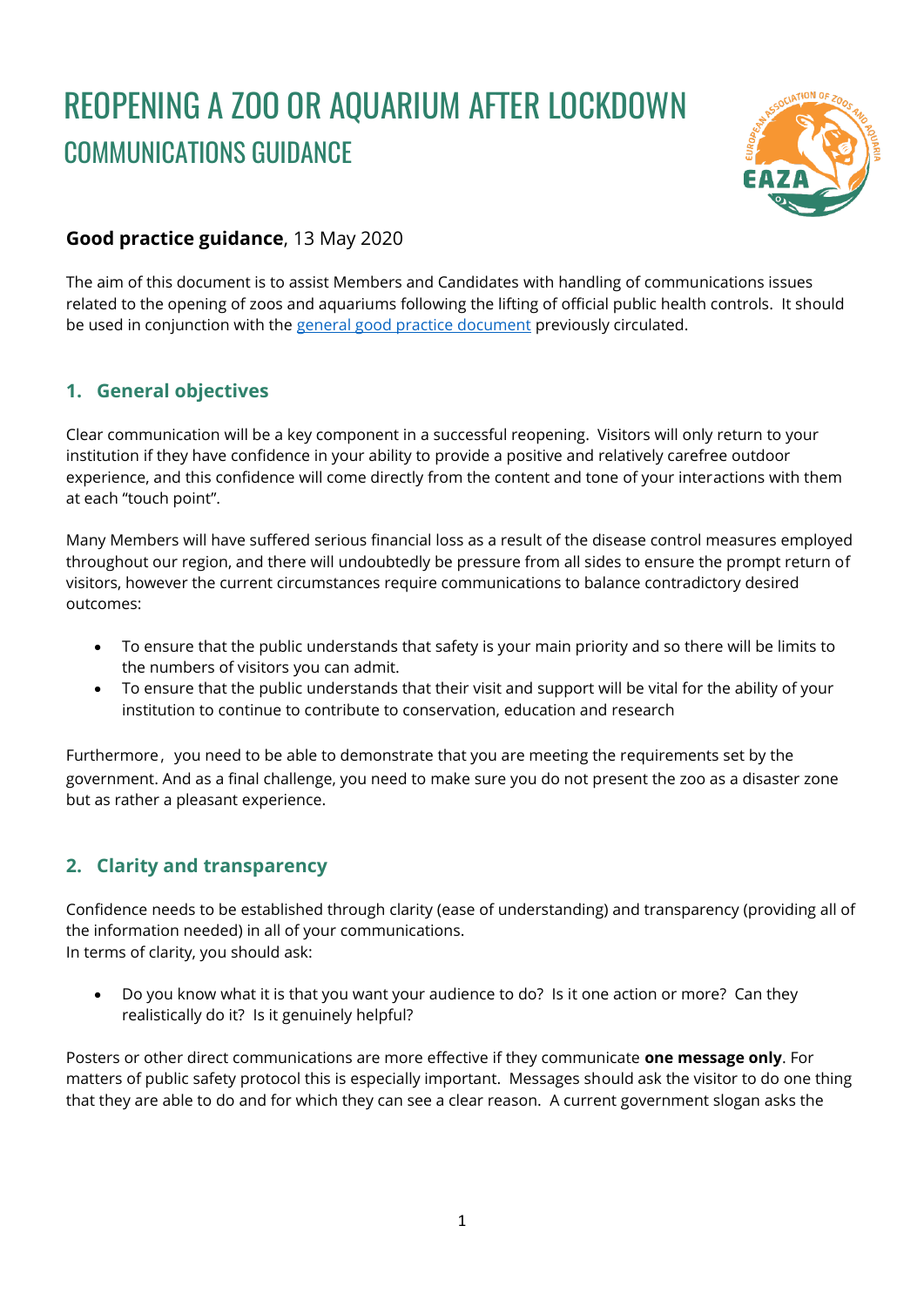public to do one thing that doesn't have a clear reason ("Stay alert"), and one thing that they cannot realistically be expected to do ("Control the virus"), two messages that could potentially increase confusion and decrease confidence.

• Is your communication easy to understand for the audience? Could you say it more simply?

There is a temptation always to write "well" in communications – however, it is more important that the message is clear to everyone who sees it. You do not need to be a great writer to ask someone to do something, especially if you tell them why.

In terms of transparency you should ask:

- As a someone who knows about zoos, what information would you ask for before agreeing to visit a zoo with your family? (what is necessary/useful?)
- Is there any reason why any of this information should not be available to the general public? (There may be: sometimes, media or other parties may interpret available information incorrectly. However, if you do decide not to provide information to your visitors, you should always be prepared to explain honestly why not)

In the most general terms, you should aim to **make available** all information related to your decisions to reopen the zoo and your management of the institution during the crisis; but allow for exceptions where they are genuinely needed. You should **actively communicate** any information that allows you to execute those decisions successfully.

For example, you may choose to make available documents such as letters from the local authority setting out the conditions of reopening including keeping visitors 1.5-2m away from each other on your website or other channel. On the other hand, you should actively demand that visitors respect those conditions.

### **3. Media relations and reopening**

Members will be aware of the [EAZA Crisis Communications Manual.](https://eaza.sharepoint.com/sites/member/committees/communications/Documents%20All%20members?id=%2Fsites%2Fmember%2Fcommittees%2Fcommunications%2FDocuments%20All%20members%2FDocuments%2FEAZA%20Crisis%20manual%2Epdf&parent=%2Fsites%2Fmember%2Fcommittees%2Fcommunications%2FDocuments%20All%20members%2FDocuments) Much of the information in this manual can be applied to handling media inquiries regarding your institution's reopening. In essence, and depending on the kind of media approach and the volume of inquiries, you could consider:

- Setting up a small team to handle media inquiries and appointing someone as a spokesperson for interviews and other media requests (should usually be the CEO or the most visible senior staff member)
- Preparing a Q&A sheet with potential lines of media inquiry and transparent, clear responses to them. Some media may be more hostile to zoos, their mission, your decision to open, the government measures, and other issues than others, so you should not assume that all interviews about your reopening will be sympathetic.
- If you have a large number of inquiries, particularly from abroad, or if you need help developing your Q&A or other response messaging, please contact **David Williams-Mitchell** in the EAZA Executive Office.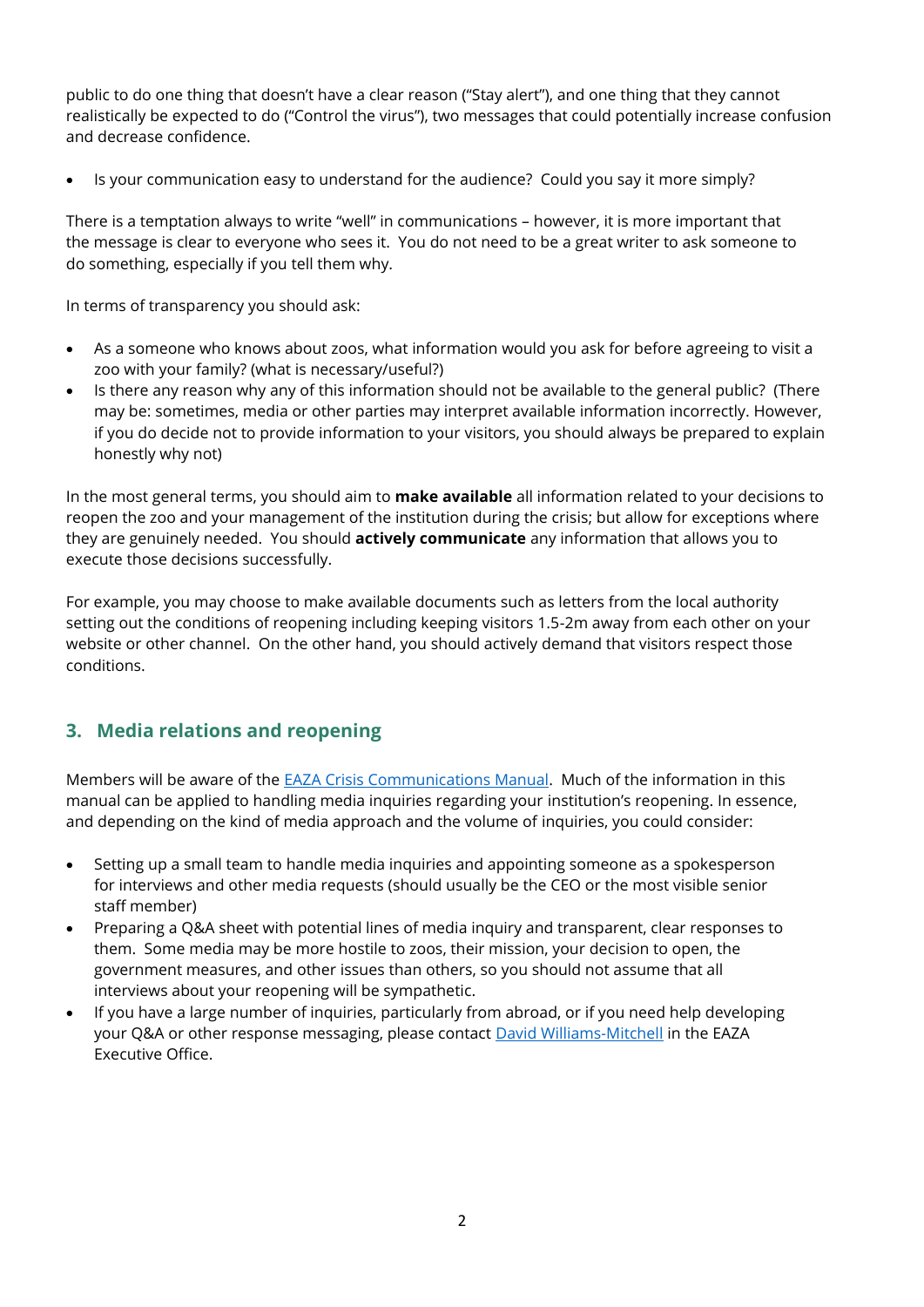# **4. Decision to visit and online communications**

Your online presence should become the primary communications interface with the public before they visit during the reopening period. As referred to in the general guidance document, e-ticketing provides an excellent way to control the numbers of visitors and the time that they arrive, so it makes sense to try to direct people to your online ticketing site via a specific pathway that shows people what they can expect during the process from the very beginning. You should be able to answer the potential visitor's questions:

- 1. Is it safe to visit the zoo?
- 2. When can I visit the zoo? (visitors will become frustrated if they continually fail to buy tickets while some frustration is inevitable, they must feel that there is a realistic chance of succeeding)
- 3. How do I buy a ticket?
- 4. What precautions do I need to take? (this should include questions of masks, travel arrangements and parking, catering on site etc.)

Please also remember to thank your visitors for their patience and for their support for the zoo and its ability to support conservation.

Print or broadcast media support may allow you to inform the public that the zoo is open under specific conditions, however, these messages should aim to bring the public to a central point for information – namely your website. While the internet is perhaps not ideal as an information source for older visitors, we would suggest that government regulations in many cases would prevent visits from people at a higher risk – your immediate priority should be to manage the visitors you know will arrive.

#### **5. Communications at the zoo**

Set out clearly the conditions of admittance as required by the authorities or by you as the institution and be prepared to explain why you have taken decisions.

- Remind visitors of social distancing and ensure that they understand that this includes keeping their distance from staff on site.
- Inform visitors of any areas or facilities that they may not visit and be clear why. Knowing in advance can prevent frustration which could hurt your compromise your ability to get visitors to comply with the rules.

Communications should be clear but not alarming – again, there is a balance that you need to achieve between messages welcoming visitors to a nice day at the zoo and those warning them that they could become infected with a deadly disease if they do not respect the rules. Achieving this balance will also be a matter of national culture, and as a result, EAZA makes no specific recommendation.

Having visitors onsite is also an excellent opportunity to increase public understanding of the value of biodiversity. In particular, visitors will be particularly receptive to messages familiar to zoo educators such as the link between biodiversity loss and decreased protection from disease and other unwanted environmental effects. While this is of course important, we would also highlight the possibility that increased communications about zoonotic disease may also make your visitors more nervous about the animals in your collection as potential vectors of disease. It is also important that visitors should understand that bats and pangolins (or other species of wild animal) are not to blame for this or other pandemic disease outbreaks.